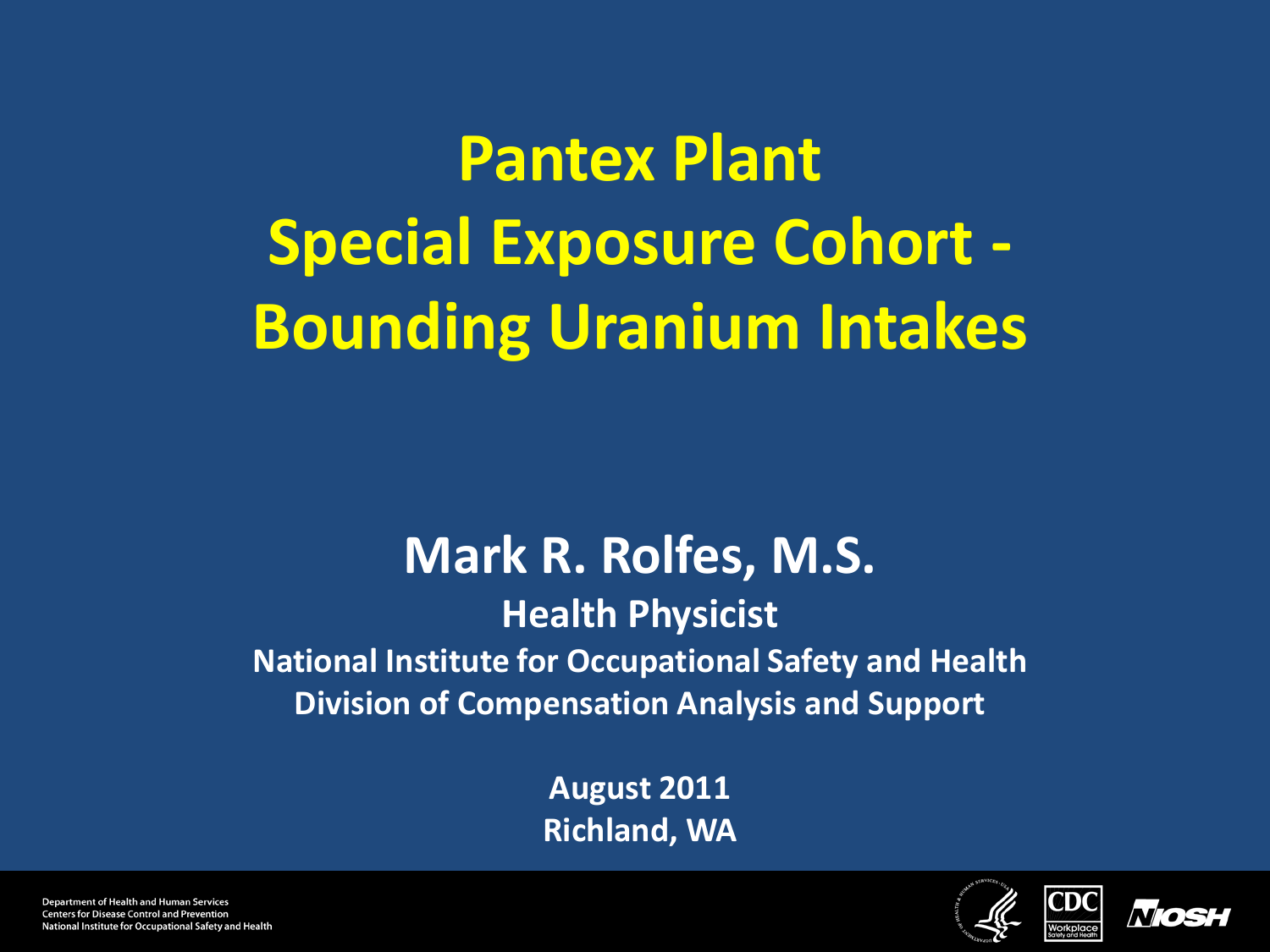### **Pantex Plant Mission**

- **Develop and fabricate high explosives**
- **Assemble finished parts into nuclear weapons**
- **Conduct surveillance testing and evaluation**
- **Retrofits and modifications**
- **P Dismantlement of retired weapons**



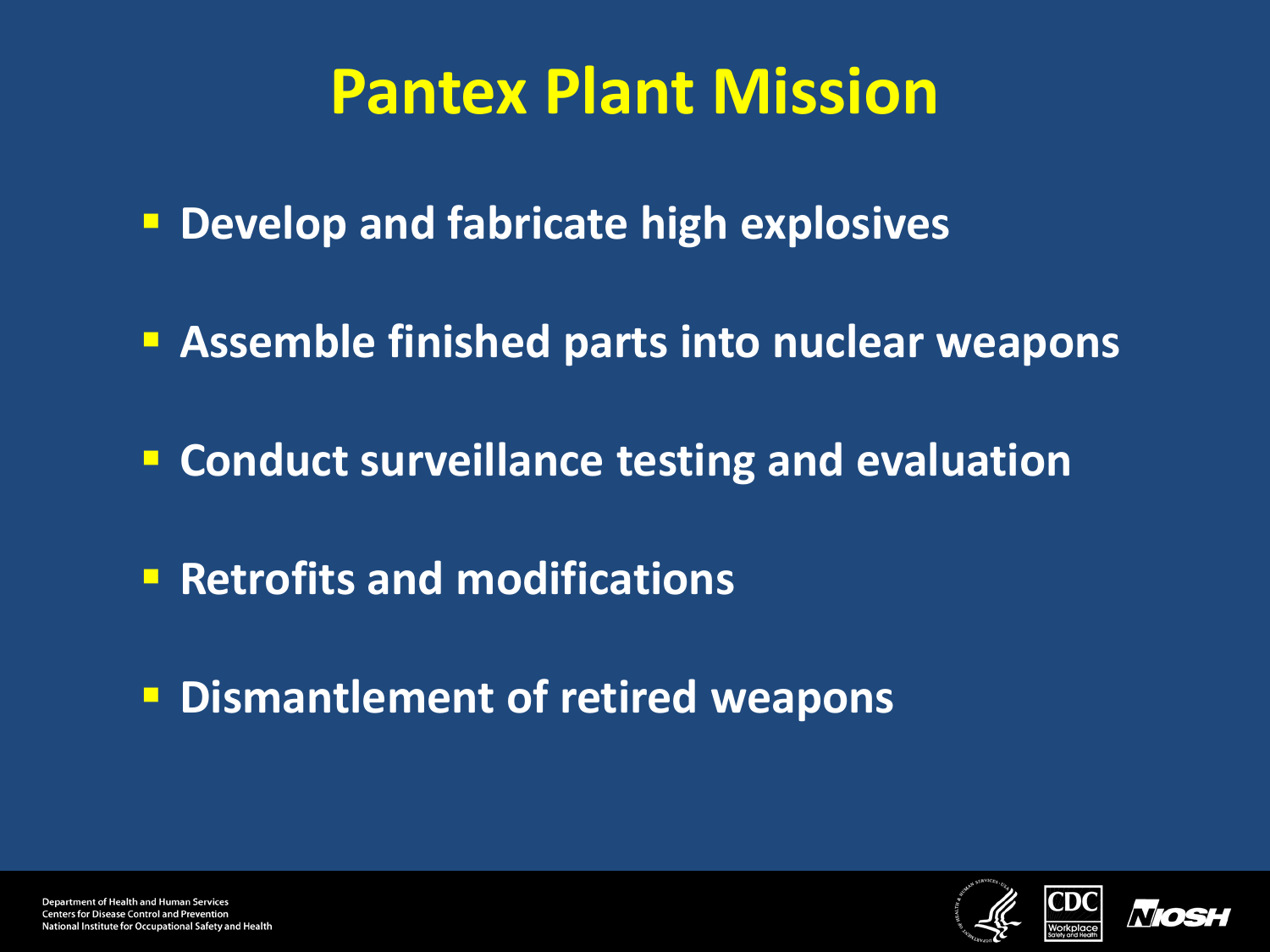# **Uranium Exposure Potential**

- **Assembly operations involve handling of clean, new depleted uranium components**
	- **Memorandum to Y-12 dated 1959 explicitly pronounced Pantex's "Commitment to allow no detectable removable contamination into the weapon assembly area."**
- **Potential for internal exposure from the handling of new uranium parts is low**
	- **Review of >5,000 Pantex workplace air monitoring**  (1980s - 2010), and source term information (all years) all support the low exposure potential



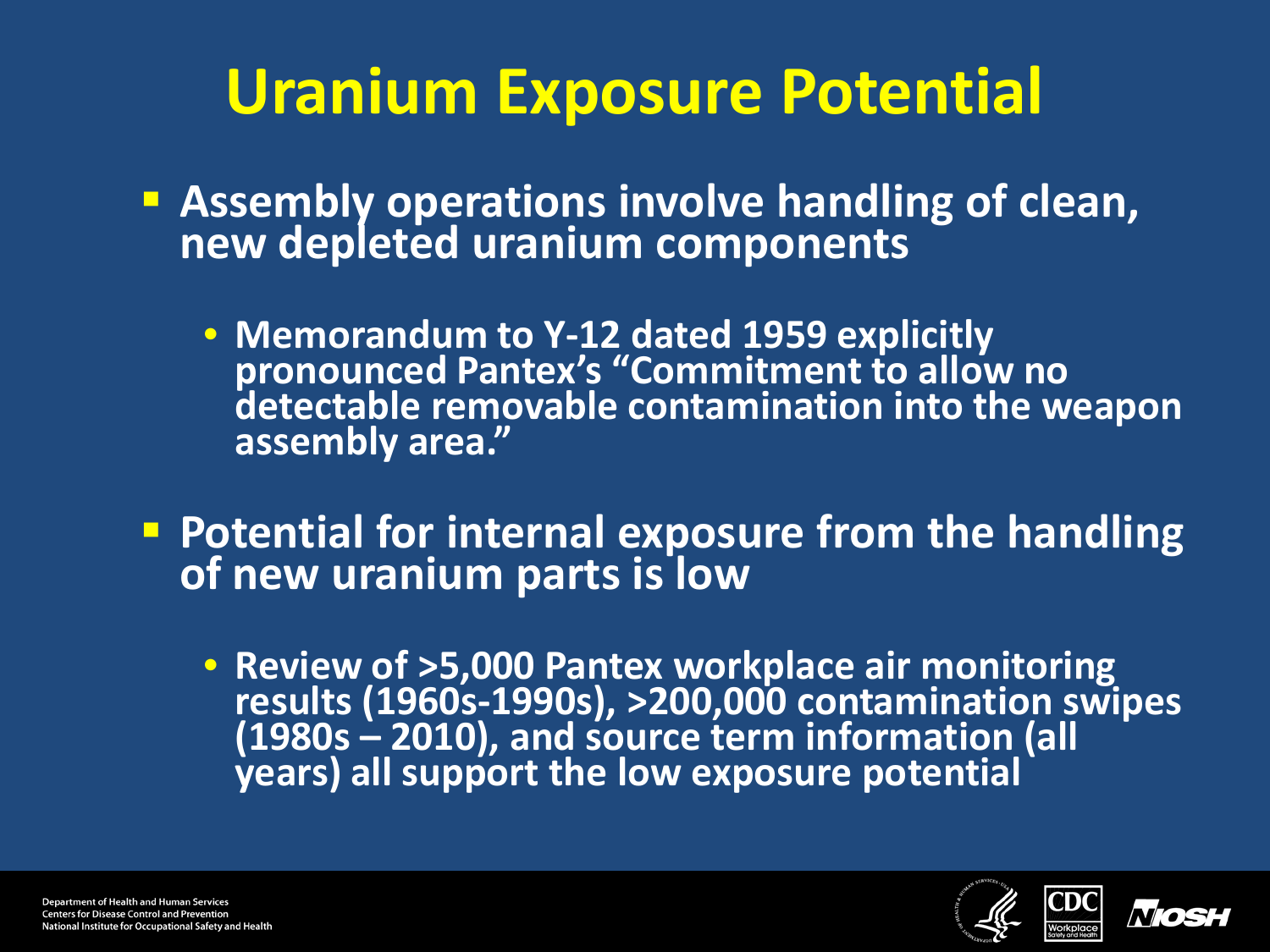### **Uranium Exposure Potential–cont.**

- **Higher potential for intake during dismantlement** 
	- **Early Pantex operations focused on assembly**
	- **Majority of dismantlement work occurred after 1973**
- **W28 dismantlement operations from 1984-1989 had the highest potential for uranium internal exposure**
	- **Supported by observed contamination levels, documented interviews, and site expert discussions**



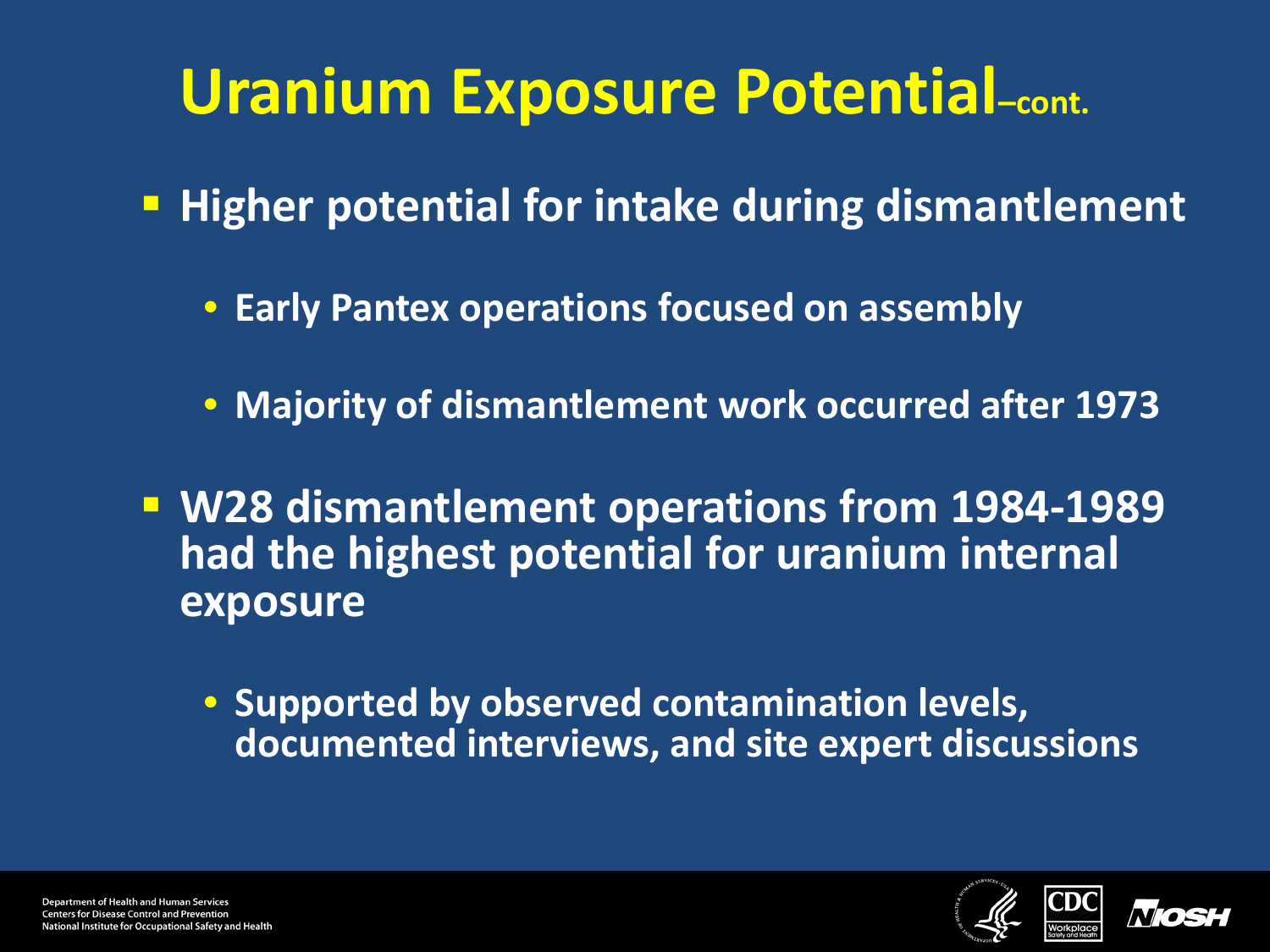# **Reasons Why the W-28 Campaign Bounds Uranium Intakes**

- **W28 series weapons were stockpiled up to 30 years which maximized the potential for age related oxidation**
	- **Corrosion of uranium is a function of composition, age, temperature, and humidity**
- **Depleted uranium metal in the W28 was not alloyed or encased (alloying of uranium inhibits corrosion)**
- **W28 had one of the largest uranium surface areas of all weapons, hence more metal was exposed to corrosive environments**
- **P Disassembly operations far exceeded those conducted in previous years**



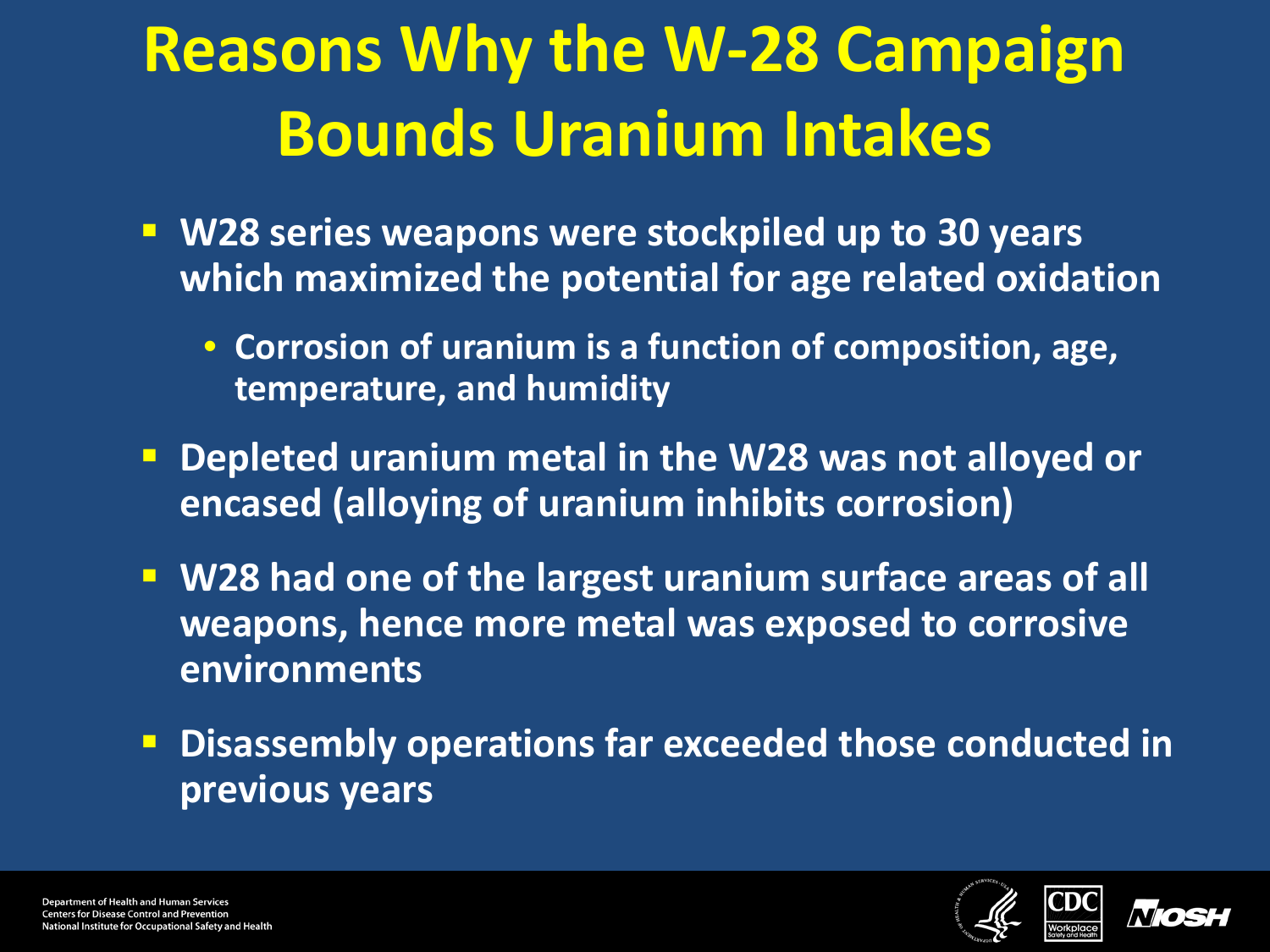# **Bounding Uranium Intakes-cont.**

- **Approximately 300 uranium urinalyses collected from weapon assembly and disassembly workers at Pantex shortly after the campaign ended**
	- **Samples can be used to bound the maximum chronic intakes that could have occurred over the 6-year period**

**The 95<sup>th</sup> percentile uranium intake value of the distribution of measured urine samples bounds potential intakes for all assembly and disassembly operations at Pantex** 



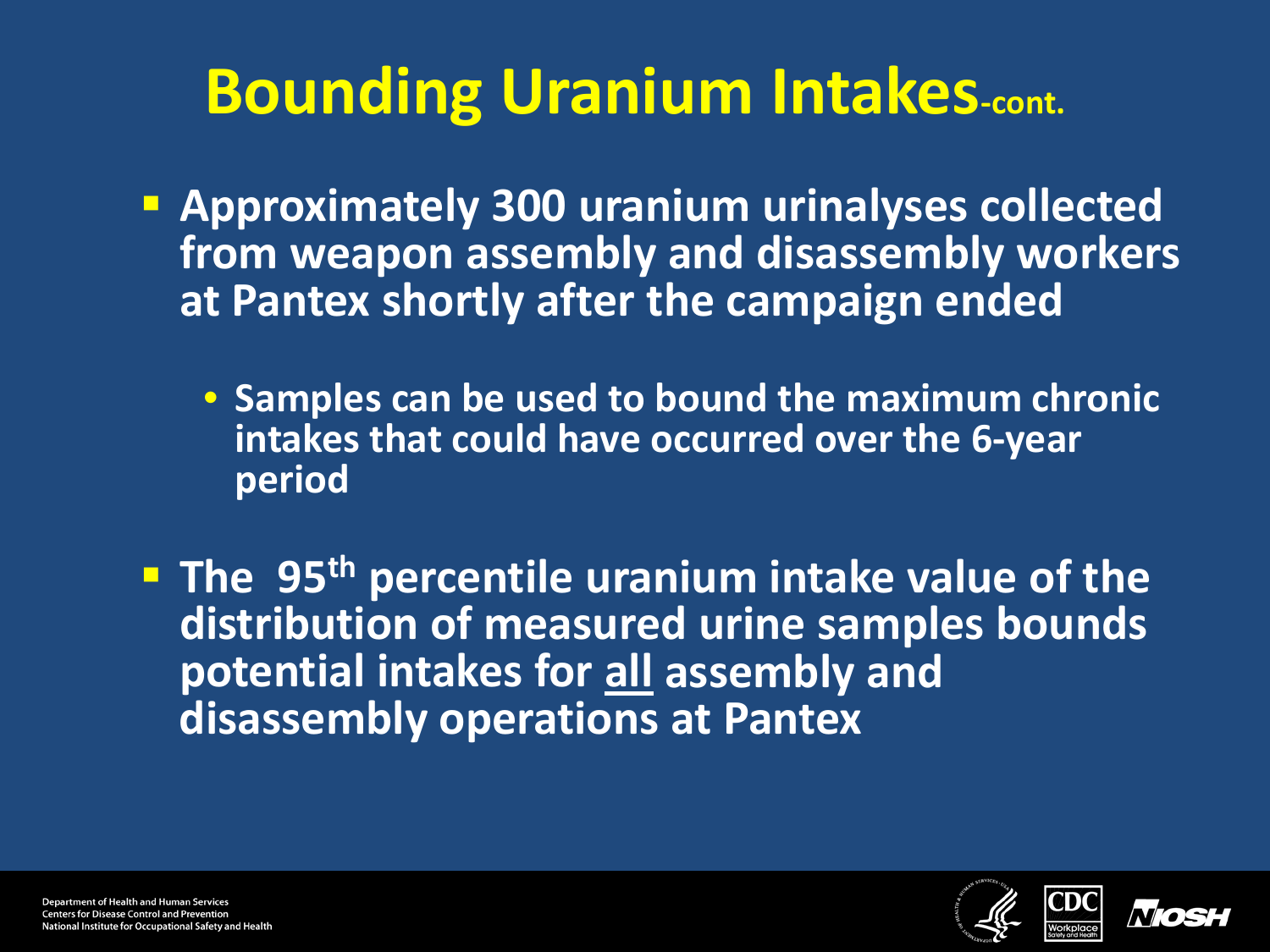# **Uranium Intake Plausibility**

- **The uranium intakes proposed by NIOSH are bounding under plausible circumstances**
	- **For type S material this results in a daily intake of 135 pCi (~30 U dpm/m3)**
- **IVERT 10 Supports from the worker population**<br> **IN Vivo results from the worker population**<br> **Intakes proposed by NIOSH are bounding**
- **NIOSH airborne levels are consistent with empirically derived values from similar operations involving uranium**